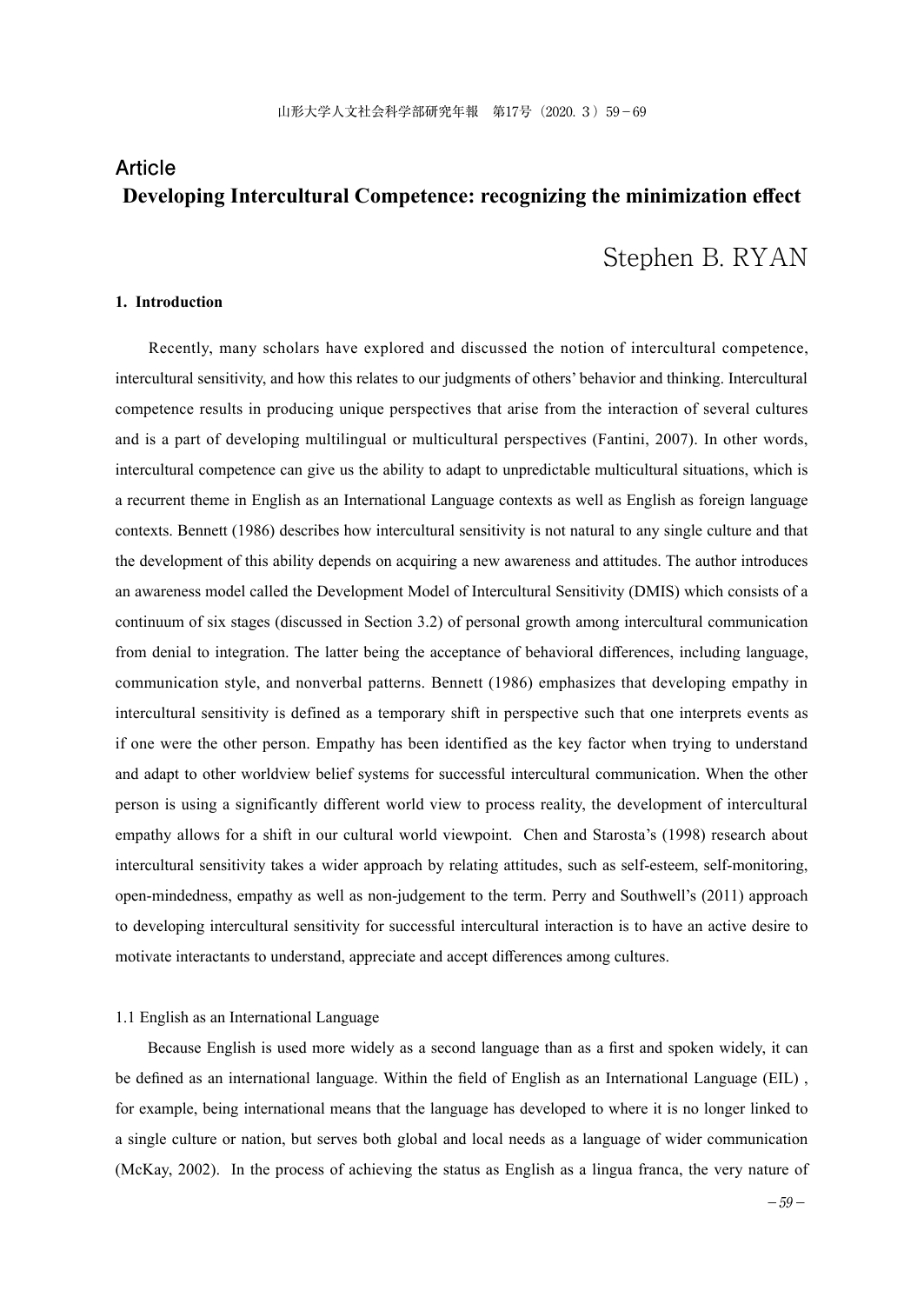English has changed in terms of how many of its speakers make use of English and how English relates to culture (McKay, 2003). This means that the development of English on a global and local scale has created world Englishes, such Singlish (Singaporean English), which carry unique linguistic and cultural features. Yet, when someone is speaking our native tongue, albeit in another world English form, there is a tendency to unconsciously link our dominant culture values to the form of English that best represents our larger norms and rules of interactions. Because language is a symbol of culture, symbols often have unique interpretations depending on what culture values and norms underpin it. For example, ambiguous communication styles (*aimai*) in Japan is the norm to maintain social harmony; whereas in the American English ambiguous communication is usually interpreted negatively in face-to-face interaction. Because different interpretations are often unconsciously derived from each country's national culture values and norms, more complex cross-cultural interactions involving migration, economic and business situations (see Hammer, 2000) can easily lead to miscommunication and negative evaluations of the other speaker. This is why, acknowledging intercultural competence in first, second and EIL contexts is essential. In this essay, we shall briefly discuss how to acquire Intercultural Competence and several different models that can help us along the journey. The main purpose of this paper, however, is to highlight the minimization stage (Section 3.2.1) of Bennett's DMIS model (2011) as it is arguably the most important stage in understanding cultural diversity. First, it is necessary to define and discuss the concept of intercultural competence within the field of Intercultural Communication, and why it is needed as a critical component to developing intercultural sensitivity for those in contact with dissimilar cultures.

## **2. Intercultural and Communicative Competence**

## 2.1 Terms

 The term culture in this paper shall be referred to as, "...a learned meaning system that consists of patterns of traditions, beliefs, values, norms, meanings, and symbols that are passed down from one generation to the next and are shared by varying degrees by interacting members of a community" (Ting-Toomey and Chung, 2012, p. 16). Norms tell us what is correct behavior and can be defined as a "standard of behavior that exist within a group or category of people" (Hofstede et. al., 2010, p. 29). Values tell us what is right or wrong and are based on what we have learned from interacting with members of our community. Schema can be defined as being, "...generalized collections of knowledge of past experiences which are organized into related knowledge groups and are used to guide our behaviors in familiar situations " (Nishida, 1999, p. 754). "Schema(ta)" and "background knowledge" are used interchangeably to imply unrecognized culture-specific groups of knowledge that the speaker uses to interpret a text or utterance.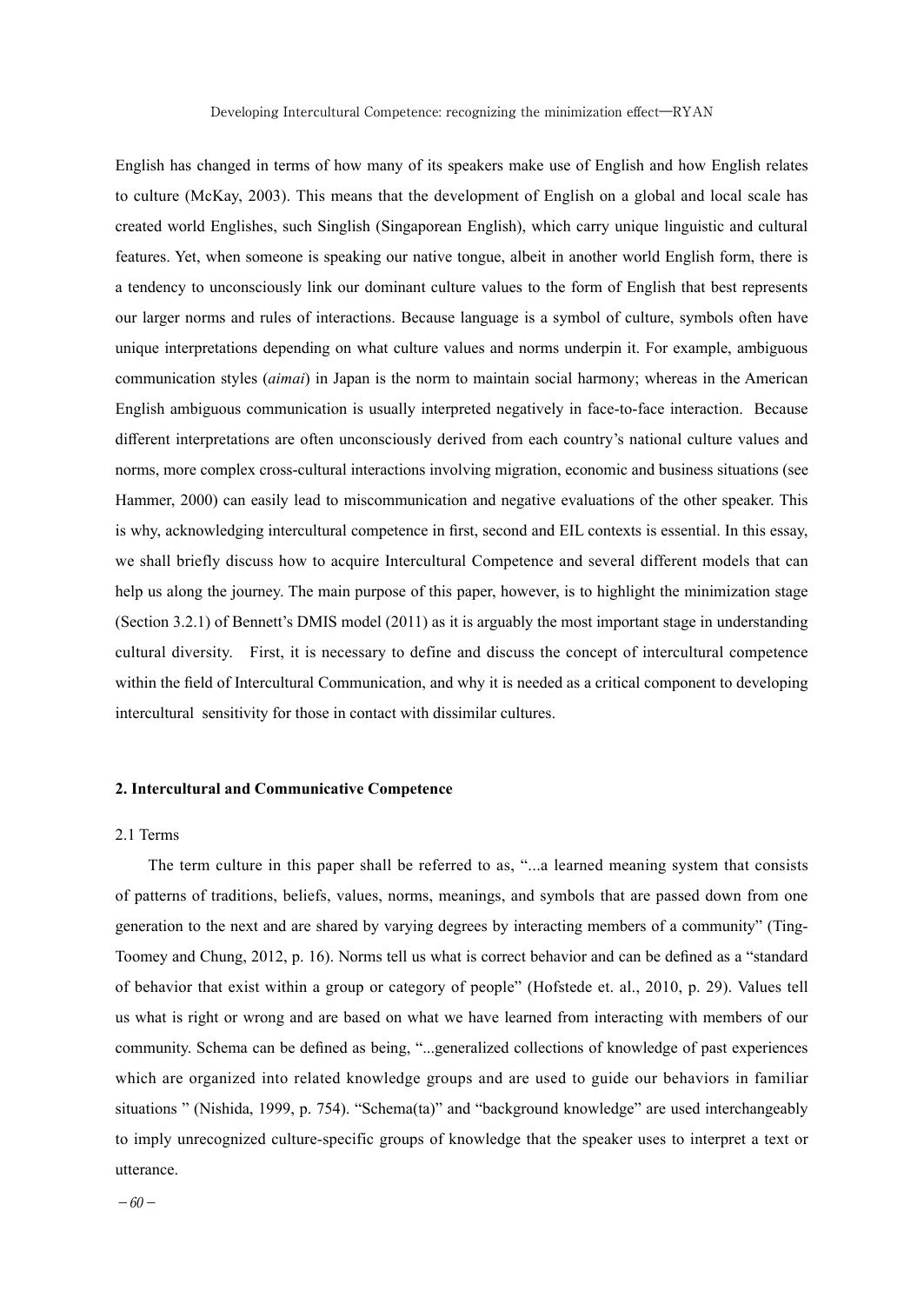Like culture, the term intercultural competence is a slippery term to define but a needed baseline at the beginning of any work using it because a study's interpretations are often influenced by the researcher's particular point of view. For instance, one researcher may be focused on *how well participants recognize* cultural differences in a particular intercultural context. Another may try to answer *how competent participants performed* in the same or similar intercultural context. The former approach concerns intercultural awareness skills while the latter intercultural competence skills. The two are linked but at different parts of the same spectrum of intercultural and communicative competence. Lustig and Koester offer a rather opaque definition of intercultural competence as "..a symbolic process in which people from different cultures create shared meanings" (p. 57, 1999). However, the creation of a successfully shared meaning depends on applying our IC knowledge of the norms and values of both cultures to the appropriate context. How well we can create this meaning determines our level of competence. Unfortunately, it is problematic to recognize our own level of competency and, hence, the need for the models of intercultural awareness for didactic purposes.

 Communicative competence is an important concept in cross-cultural studies because it implies more than only linguistic competence. Communicative competence is a term that was first used by Hymes (1971) to describe a system of rules underpinning communicative behavior. Similarly, the field of ethnography of speaking or communication (Saville-Troike 1982, Gumperz 1982b) attempts to answer the question, "What does a speaker need to know to communicate appropriately within a particular speech community, and how does (s)he learn? (Saville-Troike, p. 2). While intercultural competence is based on a solid understanding of our own cultural rules and norms in relation to the culture being compared, communicative competence focuses more on the language part of this cultural understanding and so that a social judgement can be made of how well a person interacts with others (Lustig and Koester, 1999).

 Chen and Starosta define intercultural communication competence as, "...the ability to effectively and appropriately execute communication behaviors that negotiate each other's cultural identity or identities in a culturally diverse environment" (1998, p. 28). However, the terms intercultural competence, awareness and sensitivity are often muddled in Intercultural Communication literature obfuscating the meanings and can lead to slightly different conclusions. The differences are summarized below, and thanks to Chen and Starosta's (1996, 1998) work in this area, we have a clear starting point to differentiate the terms. According to their work, intercultural competence is comprised of three interrelated concepts: intercultural sensitivity, intercultural awareness and intercultural adroitness. *Intercultural sensitivity* can be described as our willingness to try and understand and appreciate cultural differences. *Intercultural awareness*, which is the focus of this paper, is the cognitive aspect of intercultural communication competence that seeks to understand cultural tendencies that can affect communication cross-cultural contexts. Developing intercultural awareness most often occurs in didactic contexts such as university lectures, exchange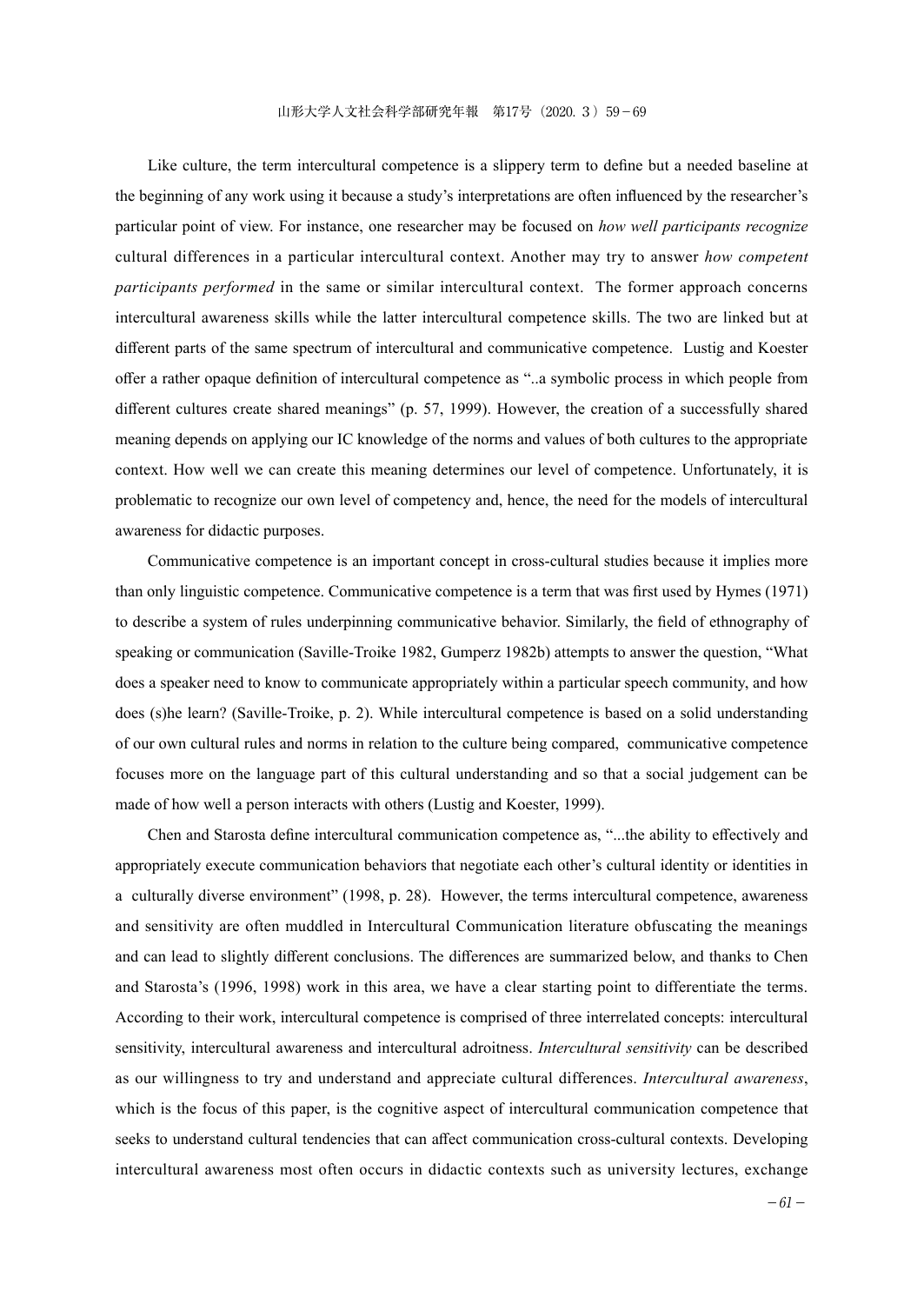programs, study abroad or cross-cultural role-plays. Finally, *intercultural adroitness* is the aspect that emphasizes the "skills needed for us to act effectively in intercultural interactions" (1998, p. 28).

### **3. Models of intercultural awareness**

 The purpose of intercultural awareness (IA) models is to understand the deep structure or cognitive aspects of a culture. Cultural values tell us how to be behave and are the framework of our schema that holds culture together. Schema itself is based on generalizations, or stereotypes, to help us interpret the constant stream of complex stimuli in daily life. Seeking to identify cultural values asks the question "why" as opposed to what or how. Why are Japanese polite? Why do Americans value modesty less? The answer to these why questions can greatly aid in our understanding and awareness of our own culture and increase our intercultural awareness and sensitivity.

 So, how do IA models work? IA models originally started to identify the basic factual information of a culture (e.g. Saville-Troike 1978). Hall's model (1976) classified culture into high and low context which highlighted different thinking patterns. Kohl's fifty question model (1984) was aimed to develop the sojourner's knowledge of their host country. Questions such as, "who are your country's national heroes?" and "what is an important religious ceremony?", helped participants to understand their own cultural values better. Chen and Starosta (1998) developed an IA model that investigated cultural value orientations on 15 items. IA models seek to form a "cultural map" through collecting empirical information and then showing how to measure intercultural awareness (Chen and Starosta, p. 349). Measuring cultural values, however, is problematic due the large number of data required to cover the complexity of cultural value orientations. Therefore, cultural value orientations are often measured using Likert scale questionnaires to analyze the degree with which participants agree or disagree with targeted statements. More recently, Hofstede's (2004) developed six dimensions that contrast national culture: individualism, large/small power distance, uncertainty avoidance, masculinity, long-term orientation, indulgence versus restraint. Finally, Bennett's (2011) Developmental Model of Intercultural Sensitivity (DMIS), mentioned above, describes a developmental process of how we construct boundaries between our cultural "self" that of the "other" culture with the ultimate goal of providing intercultural training in deficient areas in corporate contexts.

## 3.1 Intercultural Sensitivity

 Developing sensitivity, it is argued, as opposed to awareness or skills, would be the necessary first step in order to increase awareness of cognitive cultural differences so that intercultural skills can be further developed and used for interacting successfully. If the learner is not sensitive to intercultural topics and issues, becoming more aware and skillful at interacting with intercultural environments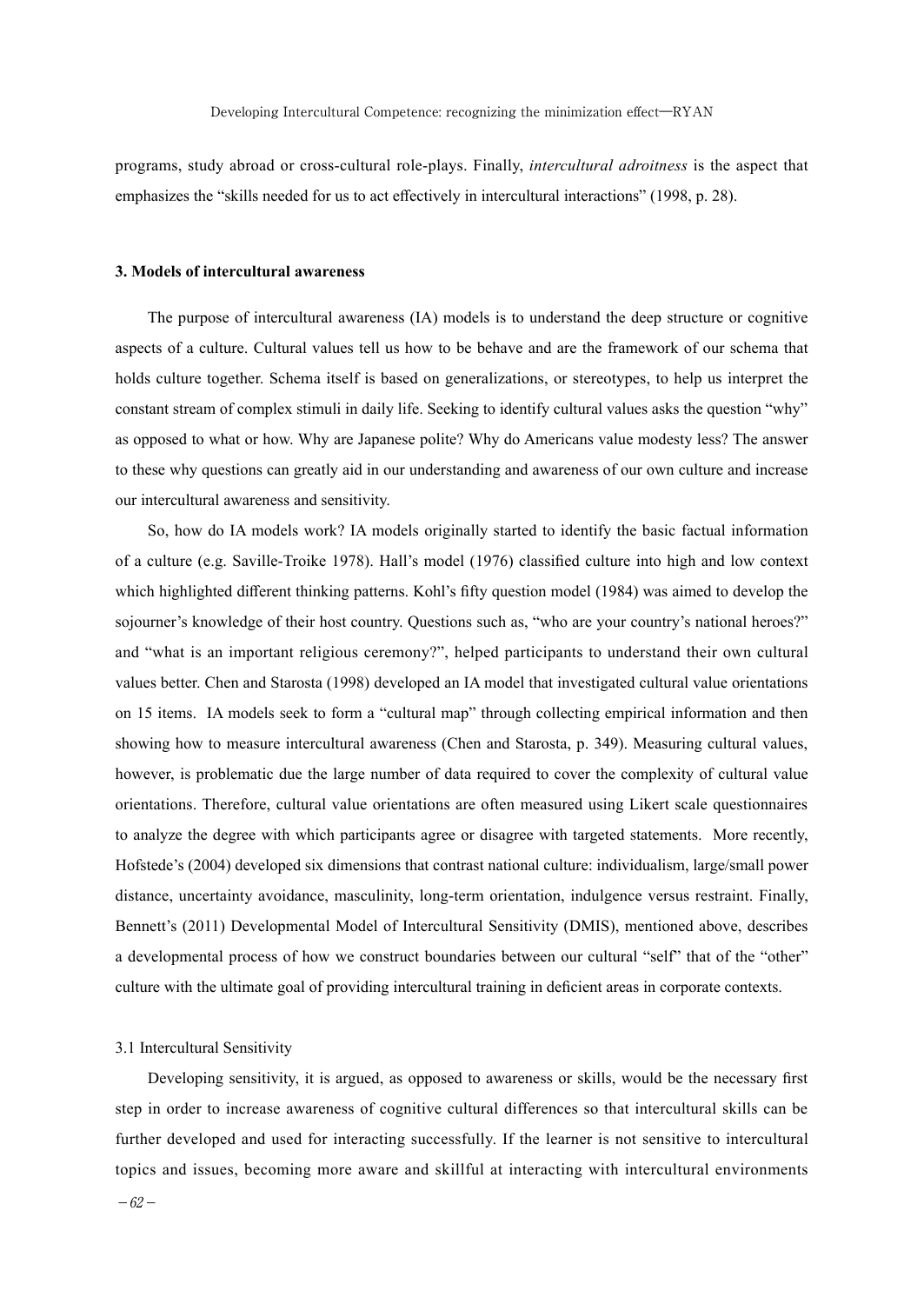becomes problematic. Herein lies the problem with developing intercultural competence. Those who often most need intercultural awareness and adroitness fail to accept the first step of acquiring sensitivity of intercultural differences *by seeking only to address the commonalities between two diverse speakers*. In order to develop greater IC sensitivity, the receiver of the information or knowledge must first recognize three levels of understanding: 1) the need for better relationships and successful outcomes with people from different backgrounds 2) an acknowledgement as a starting point to sensitivity that cultural norms and values are indeed unique to a community of people resulting in distinct communication and behavioral tendencies. 3) dispelling the naïve form of individualism and inaccurate idea that if you treat everyone equally and communicate openly, you will succeed cross-culturally. Common sense is only common to the community of speakers to which we derive our culture identity from.

## 3.2 DMIS model

 For didactic purposes, Bennett's DMIS model (2011) is particularly useful and practical for highlighting our level of sensitivity to cultural differences. The DMIS is relevant to the discussion of IC competence and awareness because it highlights problematic areas in thinking that can prevent the transition from IC awareness to sensitivity. Because of this, it is worth describing in detail here and becomes the focus of this paper. The DMIS model describes a six stage process (see Figure 1) we undergo, from denial to integration, to become competent in intercultural contexts or from dissimilar groups within the same national culture and is described in more detail below.

## **Figure 1**



 The first stage is denial. According to Bennett (2017), this stage is the most ethnocentric because those within this stage deny that differences are important. The denial stage is characterized by an isolation from those who different than themselves. Imagining that other people have a different experience and worldview is difficult mainly because of a lack of exposure to them. For example, many Americans who have not traveled outside the US cannot tell the difference between a person from China or Japan.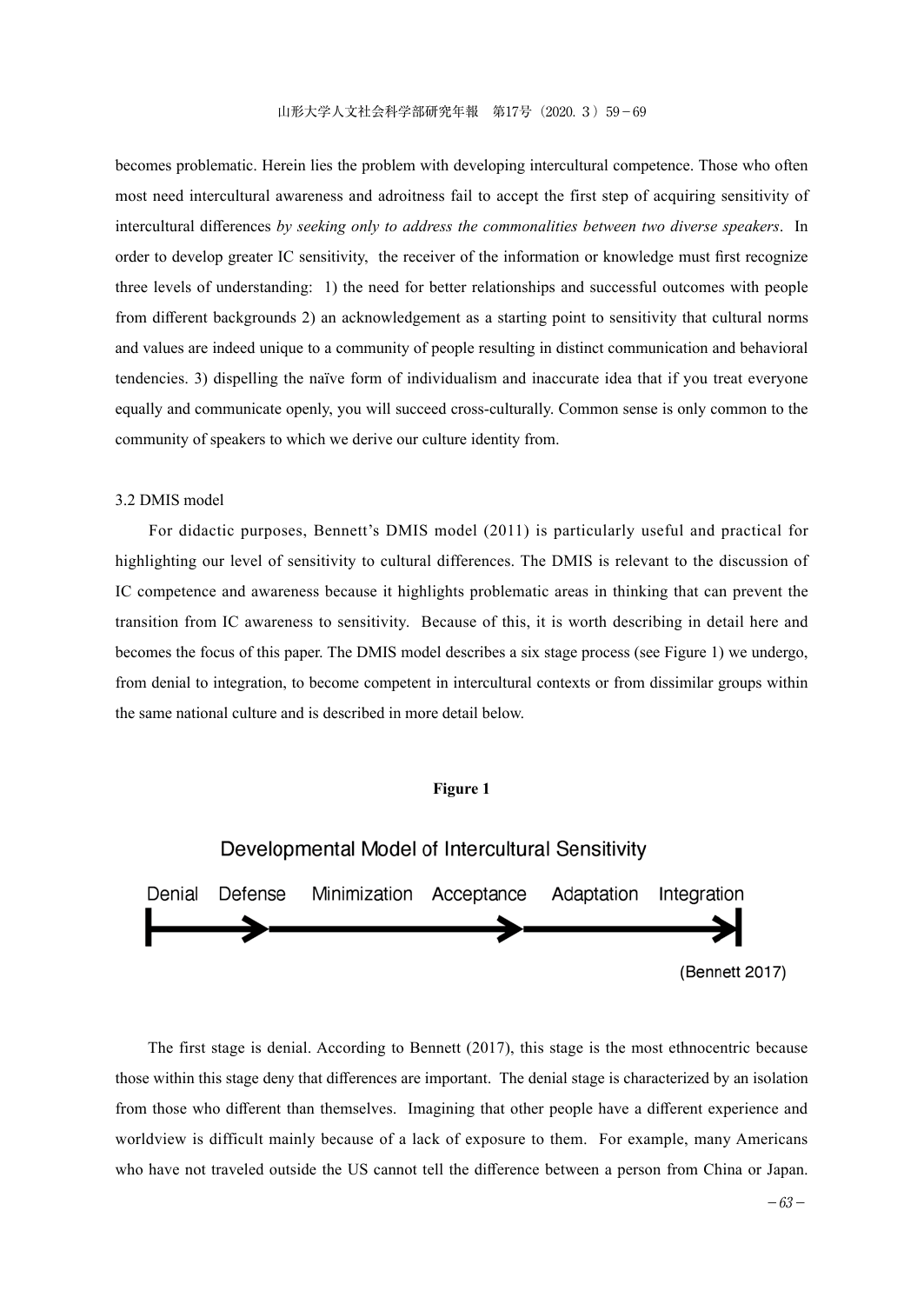Likewise, someone from an Asian country is likely to have trouble discerning Europeans from Americans or Australians. The result of the lack of intercultural competence means diversity and cultural differences tend to be ignored and negative stereotyping, and dehumanizing more readily occurs. A person in the denial stage will have the attitude of "I don't need to know" and have what Bennett calls "aggressive ignorance."

 One step after denial is the defense stage. In this stage, we tend to positively evaluate our own world view and negatively evaluate "the other" culture. We believe that we are the "good guys" and often feel that our identity or majority power base is under threat. We have a tendency to have polarizing views that put others in evaluative categories such as, "immigrants are lazy and taking our jobs" or "foreigners are loud and don't understand how to act properly." According to Bennett, common implications for minority individuals in this stage is being excluded from dominant group decision making and the denial of equal opportunities. Those in the minority often feel under siege and threatened to try and protect their identity and world view.

### 3.2.1 Minimization

 The next state after denial and defense Bennett labels minimization. This stage is quite common in low context cultures that value social equality and individualistic self identities. It is also the most difficult stage to recognize and acquire a greater depth of intercultural sensitivity unless we have developed a deeper culture awareness and recognition of our own specific cultural schema. In the minimization stage, we tend to recognize superficial cultural differences (e.g. Japanese don't say their opinions directly or Americans are friendly) but maintain the belief that "all humans are basically the same." People in this stage tend to ignore or disregard different world views as a way to reduce the threat to their cultural norm(s). We unconsciously (via culture specific schemata) look for commonalities that can confirm this cultural assumption such as personality, character, tolerance of ambiguity, or views of the self. However, as Bennett argues, when we give use to these psychological systems to find commonality as humans, we are giving more weight to these descriptions themselves than the fact that people come from distinct world views with unique values. Assuming what other people would think (e.g. we are all free individuals who want to live in a capitalistic society) is an ethnocentric problem resulting from this form of minimization by assuming human alikeness. Bennett cites the example of the US government's tendency to consistently believe that if they can remove a particular country's leader, its people will want to live *like us*. This comes from the erroneous position of assuming that cultural values are universally the same for all humans resulting in an unrecognized schema of "we are all basically the same *like me*." The idea of expecting others to be "just like ourselves" *minimizes* important unrecognized differences and often results in the different interpretations of the same behaviors. The minimization of cultural differences is used as a way of avoiding recognizing our own cultural patterns and prevents us from adapting to understanding others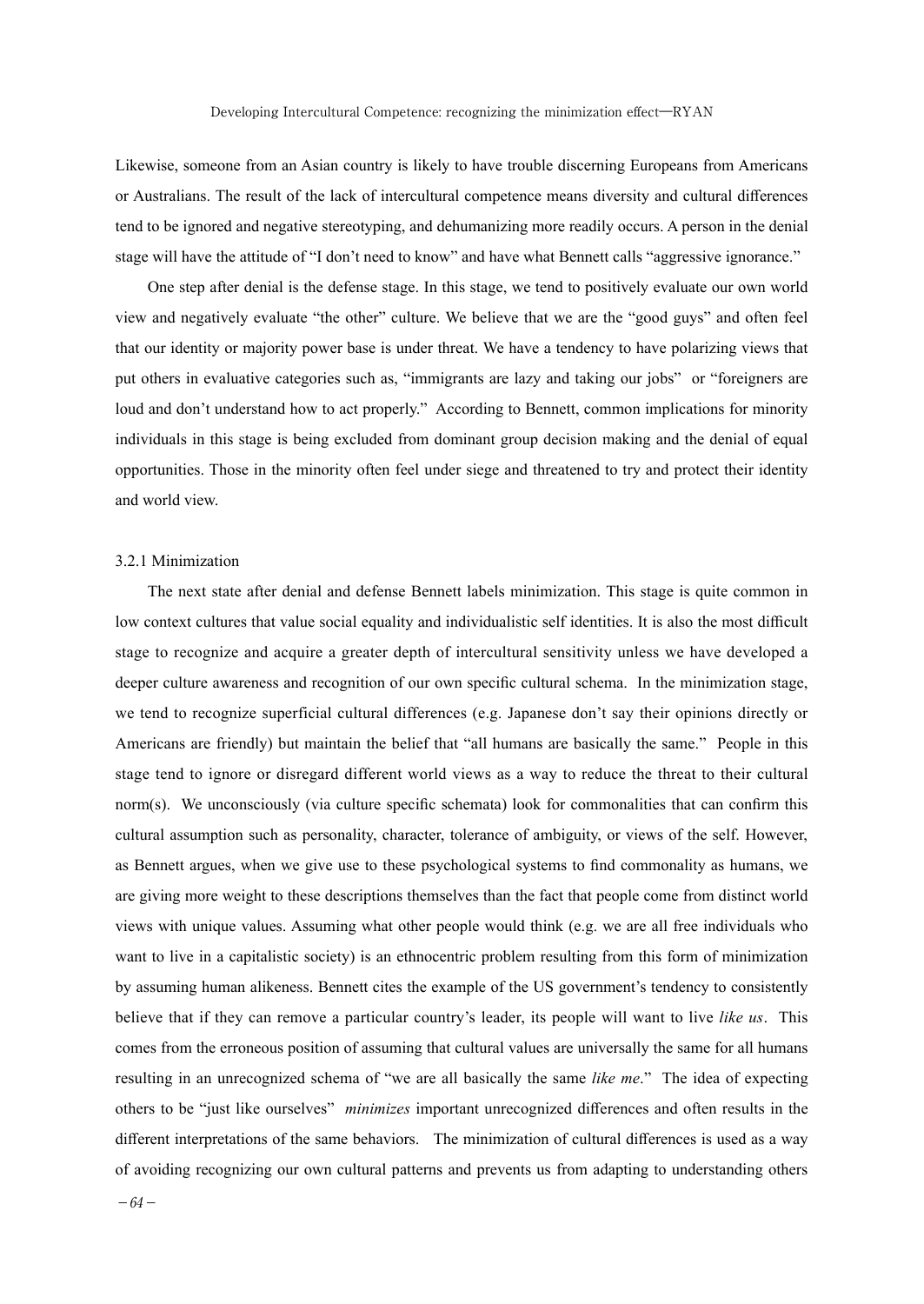(Bennett, 2011). In the unconscious search for the minimization of differences via cultural schemata, or "cultural constructs" as Bennett uses, information is construed non-evaluatively within familiar categories of our own world view, not because we believe we are better, but because we believe everyone is essentially the same. This stage makes it difficult to develop our own cultural awareness and intercultural sensitivity to others and in the workplace can stifle diversity and creativity from those with divergent world views. This makes it the most critical and problematic stage to recognize. For most Americans, for example, believing that "we are all basically the same *just like me*" is a deeply held cultural belief because this is underpinned with the cultural values of social equality and individualism. It would be difficult to apply this social equality norm if we believed that people had different views and opinions on social hierarchy and individual versus group norms and values. This is exactly the case between Japan and the US when it comes to the norms of interdependent consensus making in Japan versus defining one's individuality and independence in the low context communication US. Both unconsciously assume their way is the norm and, therefore, most desirable approach. Several examples of intercultural conflict due to minimization of cultural differences are discussed in section 4.0.

 Minimization of the minority culture almost always, and sometimes unintentionally, cedes power and status to the dominant culture to maintain status quo. This minimization effect is usually evident in large institutions with a disproportionate number of culturally diverse minorities in the lower ranks compared with the upper ranks of those with decision making power. Interestingly, for organizations, this minimization often leads to *difficulty in retaining employees from diverse cultural backgrounds* because of an extreme emphasis on conformity, commonalities and a lack of recognition of their own unique cultural context in the world (Bennett, 2004).

 If a person or organization is able to acquire enough intercultural sensitivity through education and training, the next stage becomes acceptance. In this stage, the dominant cultural group accepts differences. This means that individuals actively seek out knowledge of different cultures and may even "apply ethical principles cross-culturally." Organizations finally see the need for training efforts and those in positions of power are encouraged to recognize cultural differences. Once this is done, the acceptance stage manifests itself into behavior that allows us to put ourself in the other's shoes or what Bennett describes as "cognitive frame shifting." Our cultural schema becomes more flexible and we become more confident to communicate across different cultural contexts. We are able to recognize power discrepancies and the need for colleagues to have intercultural skills to maintain a climate of respect for diversity.

 Finally, adaptation develops into integration which is the final stage of Bennett's six stage model. In the integration stage, we define cultural differences as part of our identity and often feel that we do not belong in any one single culture. We may have multiple frames of references we can draw from and can move in and out of more than one cultural group seamlessly. Our identity is not based on any one culture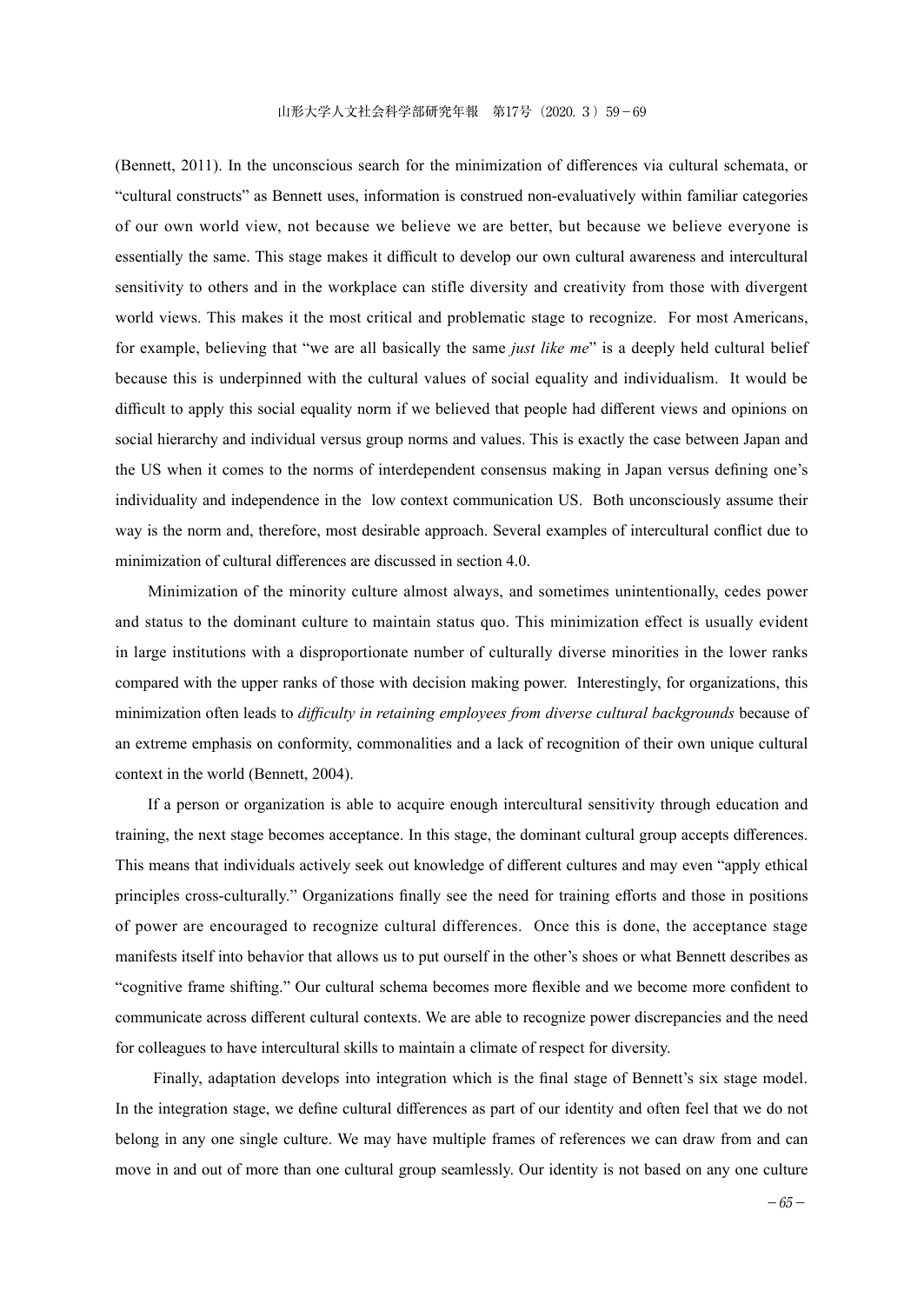but a conglomeration of two or more cultures. Unfortunately, few of us are at this stage unless we were raised in a bicultural and bilingual environment.

### **4. Minimization and IC conflict**

 Recognizing the importance of minimization is not solely a phenomenon in Western individualistic low-context cultures. High-context communication cultures, such as Japan, strongly emphasize group held norms over individual norms; social hierarchy is assumed in contrast to a low-context way of viewing the world. What does minimization look like for a high-context culture? "We are all basically the same *just like me*" schema also applies but from this cultural construct, assumes others value group consensus building and the maintaining of strong harmonious interpersonal relationships above all else. So, when a lowcontext world view speaker, interacts in this culture, individual opinions are interpreted from the standpoint of how it affects others in the group. This often leads low-context speakers to feel that their opinions have little or no weight or that they are being marginalized or forced to fit-in with others and, thus, threatening their individuality and social equality value world view.

#### 4.1 Example: Japan and the US

 Japan as a high context culture that highly values social harmony is a useful contrast to the US. The cultural emphasis on social harmony and in-group interdependency in Japan makes diversity more problematic than in other more multicultural diverse societies. Japanese culture is described as a large power distance, strong uncertainty avoidance culture (see Hofstede et. al. 2010) that highly values harmonious social relationships. This tendency has many strong points (see Ryan 2012 for merits and demerits) such as establishing and maintaining strong interpersonal relationships, team building, teamwork, less workplace stress. However, for those trying to work and live inside Japan as outsiders to this community of shared norms, Japan can be frustratingly opaque and impersonal because these traits often result in individual feelings, opinions being excluded or ignored by (*tatemae*) ambiguous public face communication values. For the American native English speaker, openness and frankness (*honne*) are vital to establishing trust in social relationships rather than anticipating the feelings of others first. These two conflicting deep structure traits are internalized to help communication run smoothly. Hall describes this as an "action chain" which relies on these internalized processes to quickly make judgements and decisions across the entire spectrum of communication behavior. Minimization is often an unintended consequence to those who are unfamiliar with their own cultural construct or schema for interaction.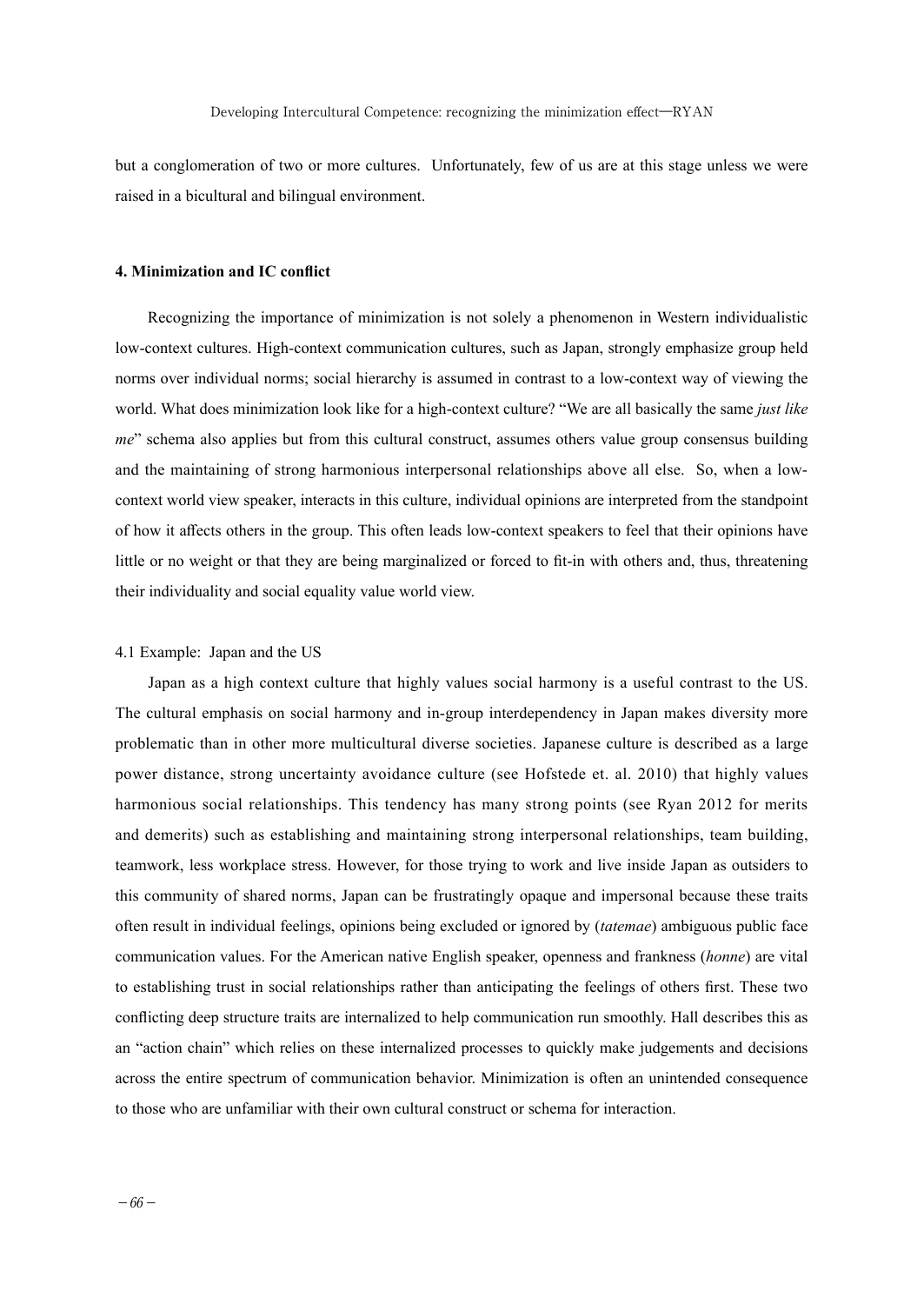## **5. Discussion**

 Intercultural competence is a diverse range of appropriate cognitive, behavioral and affective skills that can lead to more effective communication with someone from another culture. However, it is argued here that to have successful cross-cultural outcomes, we need to first acquire intercultural sensitivity. However, as we have discussed, the process of developing IC awareness, and the sensitivity that follows, is counterintuitive because we need to become mindful and aware of our own cultural tendencies as we contrast them with the other culture while suspending any ethnocentric judgements. This is problematic because most of us take for granted that our norms and values are based upon the centralizing tendencies of our larger national culture to make "common sense" decisions and judgements. Bennett's DMIS model describes six stages of intercultural sensitivity that can help us raise our awareness so that sensitivity may follow. It was argued in section 3.2.1 that the third stage, minimization, is the most critical to acquiring the intercultural sensitivity to increase awareness of cognitive cultural differences so that intercultural skills can be further developed and used for successful outcomes. The minimization of differences as an unconscious cultural norm (e.g. we all want to live in a free market society that stresses individualism vs. group consensus and interdependence) is often used to justify the dominant culture's behavior but often fails to give real inclusion and empowerment for those in the cultural minority to achieve real diversity. Cultural diversity means more than simply recognizing that differences exist; it also means becoming more aware of our own cultural norms of being so as not to impose them on those from difference cultural backgrounds. Becoming more interculturally competent allows those from diverse cultural perspectives to feel more included, empowered and productive which can inspire greater creativity and drive innovation in an organization or in smaller cross-cultural interactions.

### **References**

- Bennett, M. (1986). A Developmental Approach to Training for Intercultural Sensitivity. *International Journal of Intercultural Relations* 10, no.2: 179-95.
- Bennett, M. J. (1998a). Intercultural Communication: A Current Perspective. In Milton, M.J. (Ed.), *Basic Concepts of Intercultural Communication*, 1-34, Yarmouth: Intercultural Press.
- Bennett, M. J. (2004). From Ethnocentrism to Ethnorelativism . In J.S. Wurzel (Ed.) *Toward Multiculturalism: A reader in multicultural education.* Newton, MA: Intercultural Resource Corporation.
- Bennett, M.J. (2011). A Development Model of Intercultural Sensitivity (PDF file). Retrieved from https:// www.idrinstitute.org/dmis/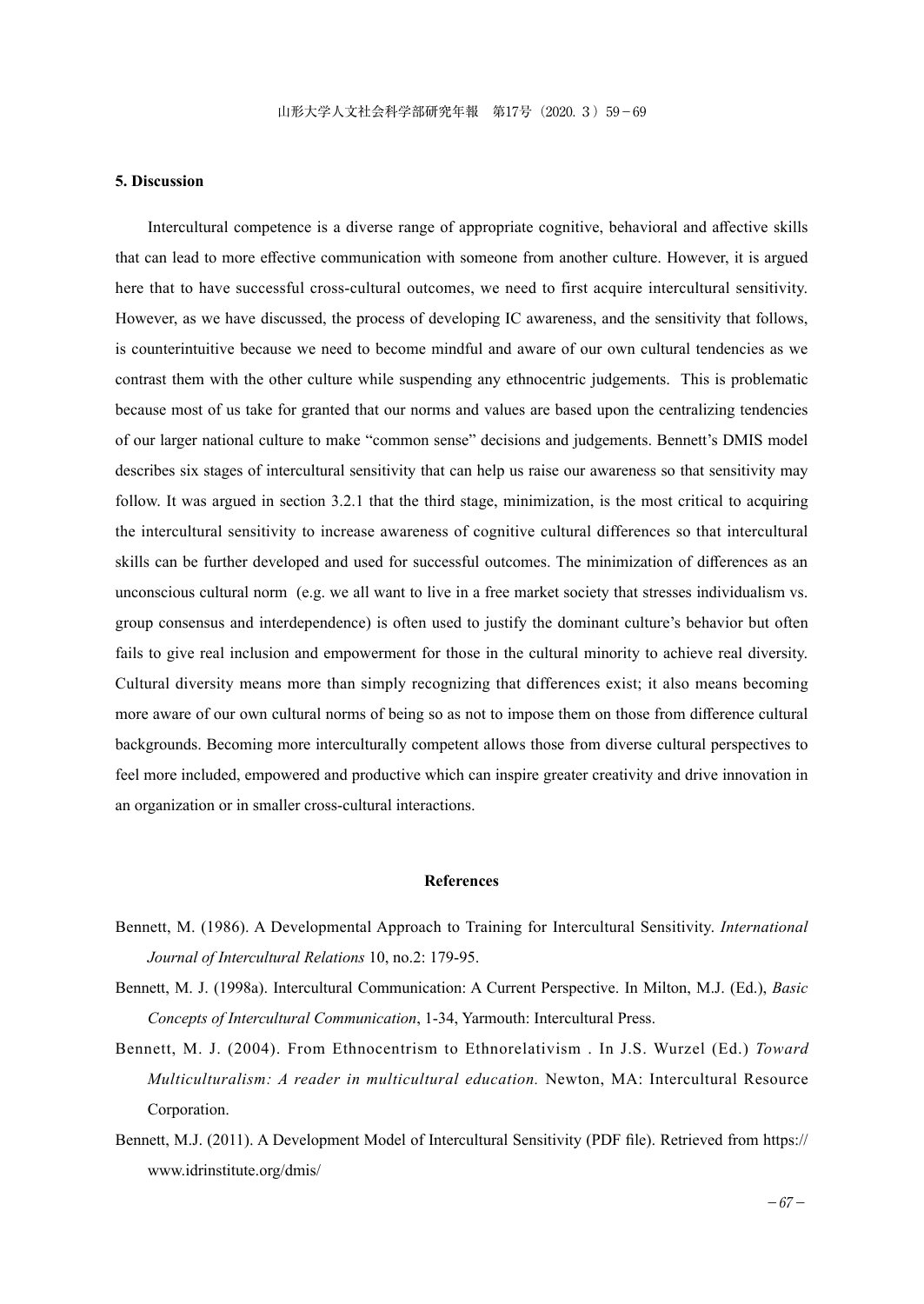- Bennett, M. (2017) Development Model of Intercultural Sensitivity. In Kim, Y. (ed). *Intercultural encyclopedia of intercultural communication.* Wiley.
- Chen, G. and Starosta, W.J. (1998). A Review of Intercultural Competence. The University of Rhode Island@URI, *Human Communication,* vol. 2, pp. 27-54.
- Fantini, A. E. (2007). Exploring and Assessing Intercultural Competence. *Centre for Social Development, Washington University,* Washington, USA.
- Hall, E.T. (1976). *Beyond Culture.* Garden City, NY: Doubleday.
- Hammer, M. R. (2000). The Importance of Cross-Cultural Training in International Business. In Weaver, G.R.(Ed.), *Culture Communication and Conflict* (2nd ed.). Boston, MA: Pearson.
- Harris, P. Moran, R.T. (1987). *Managing Cultural Differences*. Houston TX: Gulf Publishing.
- Hofstede, G., Gofstede, G. J. and Minkov, M. (2010). *Cultures and Organizations. Software of the Mind.*  Intercultural Cooperation and Its Importance for Survival. New York: McGraw Hill.
- Hymes, D. (1971). *On Communicative Competence*. Philadelphia: University of Pennsylvania Press.
- Kohls, R. (1984) *Intercultural Training: Don't Leave Home Without It.* Washington, D.C: SIETAR.
- Lustig, M.W. and Koester, J. (1999). *Intercultural Competence.* 3rd ed. New York: Longman.
- McKay, S. L. (2002). *Teaching English as an International Language: Rethinking goals and perspectives. NY: OUP*, 142-146.
- McKay, S. L. (2003). Toward an Appropriate EIL Pedagogy: Re‐examining common ELT assumptions. *International journal of applied linguistics, 13*(1), 1-22.
- Nishida, H. (1999). A Cognitive Approach to Intercultural Communication Based on Schema Theory. *International Journal of Intercultural Relations.* Vol. 23, Issue 5, pp. 753-777.
- Perry, L. B., & Southwell, L. (2011). Developing Intercultural Understanding and Skills: Models and approaches. *Intercultural Education, 22*(6), 453-466.
- Ryan, S. B. (2012). Understanding the Merits and Demerits of High and Low Context Oriented Communication Cultures in Intercultural Business Conflict: the case of Fukushima and Japanese communication schema. 山形大学紀要(人文科学), 第17巻 , 3号 , pp. 37-47.

Saville-Troike, M. (1982). *The Ethnography of Communication.* An Introduction. Oxford: Basil Blackwell.

Ting-Toomey, S. and Chung, L.C. (2012). *Understanding Intercultural Communication.* New York: OUP.